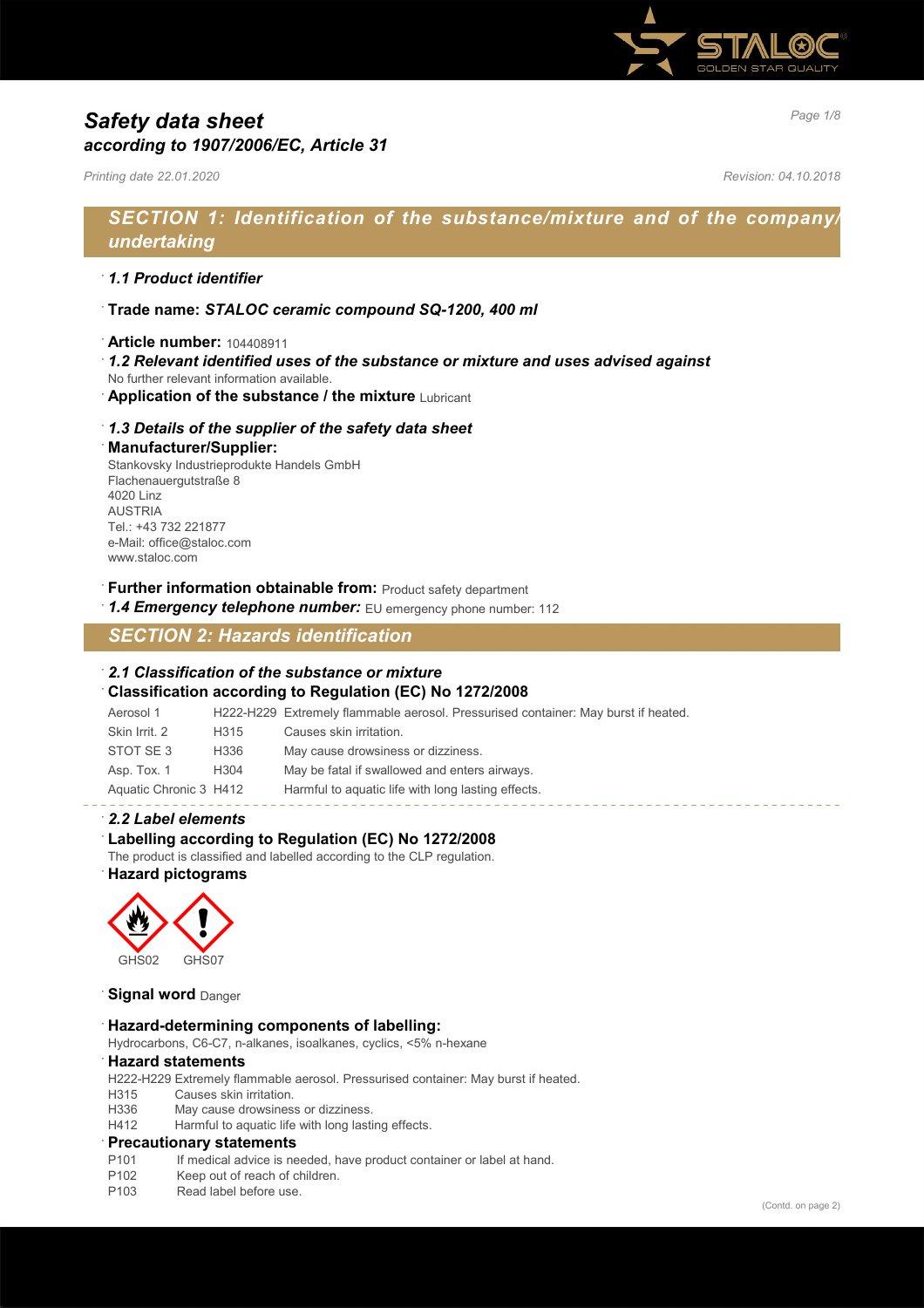

# *Page 2/8 Safety data sheet according to 1907/2006/EC, Article 31*

*Printing date 22.01.2020 Revision: 04.10.2018*

## *Trade name: STALOC ceramic compound SQ-1200, 400 ml*

(Contd. of page 1)

- P210 Keep away from heat, hot surfaces, sparks, open flames and other ignition sources. No smoking.
- P211 Do not spray on an open flame or other ignition source.<br>P251 Do not pierce or burn, even after use.
- Do not pierce or burn, even after use.
- P405 Store locked up.
- P410+P412 Protect from sunlight. Do not expose to temperatures exceeding 50 °C/122 °F.
- P501 Dispose of contents/container in accordance with local/regional/national/international regulations.
- · *2.3 Other hazards*

## · **Results of PBT and vPvB assessment**

- **PBT:** Not applicable.
- · **vPvB:** Not applicable.

# *SECTION 3: Composition/information on ingredients*

## · *3.2 Chemical characterisation: Mixtures*

**Description:** Mixture of substances listed below with nonhazardous additions.

| Dangerous components:              |                                                                   |                |  |
|------------------------------------|-------------------------------------------------------------------|----------------|--|
| CAS: 106-97-8<br>EINECS: 203-448-7 | butane, pure                                                      | $>25-50\%$     |  |
| Index number: 601-004-00-0         |                                                                   |                |  |
| EC number: 921-024-6               | Hydrocarbons, C6-C7, n-alkanes, isoalkanes, cyclics, <5% n-hexane | $\geq$ 20-<25% |  |
|                                    | H315; STOT SE 3, H336                                             |                |  |
| CAS: 74-98-6                       | propane                                                           | $>10-525%$     |  |
| EINECS: 200-827-9                  | Blam. Gas 1, H220; Press. Gas (Comp.), H280                       |                |  |
| Index number: 601-003-00-5         |                                                                   |                |  |
| CAS: 75-28-5                       | isobutane                                                         | $>2.5-10\%$    |  |
| EINECS: 200-857-2                  | Stram. Gas 1, H220; Press. Gas (Comp.), H280                      |                |  |
| Index number: 601-004-00-0         |                                                                   |                |  |

**Additional information:** For the wording of the listed hazard phrases refer to section 16.

# *SECTION 4: First aid measures*

## · *4.1 Description of first aid measures*

- General information: Immediately remove any clothing soiled by the product.
- After inhalation: In case of unconsciousness place patient stably in side position for transportation.
- After skin contact: Immediately wash with water and soap and rinse thoroughly.
- After eye contact: Rinse opened eye for several minutes under running water.
- After swallowing: If symptoms persist consult doctor.
- 4.2 Most important symptoms and effects, both acute and delayed No further relevant information available.
- · *4.3 Indication of any immediate medical attention and special treatment needed*

No further relevant information available.

# *SECTION 5: Firefighting measures*

- · *5.1 Extinguishing media*
- Suitable extinguishing agents: Use fire extinguishing methods suitable to surrounding conditions.
- 5.2 Special hazards arising from the substance or mixture No further relevant information available.
- · *5.3 Advice for firefighters*
- Protective equipment: No special measures required.

# *SECTION 6: Accidental release measures*

· *6.1 Personal precautions, protective equipment and emergency procedures* Wear protective equipment. Keep unprotected persons away.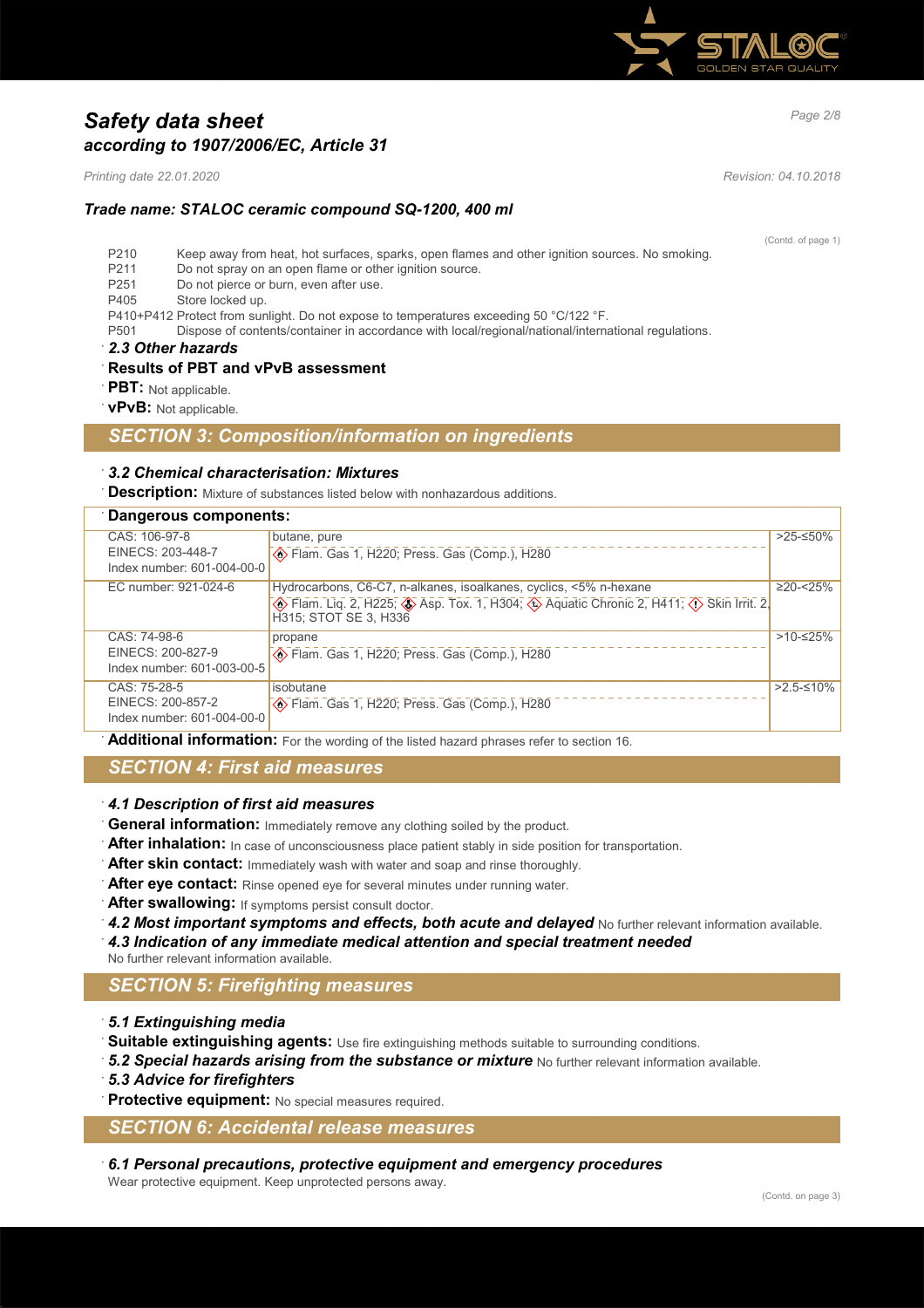

# *Page 3/8 Safety data sheet according to 1907/2006/EC, Article 31*

*Printing date 22.01.2020 Revision: 04.10.2018*

## *Trade name: STALOC ceramic compound SQ-1200, 400 ml*

### · *6.2 Environmental precautions:*

Do not allow product to reach sewage system or any water course. Inform respective authorities in case of seepage into water course or sewage system. Do not allow to enter sewers/ surface or ground water.

- · *6.3 Methods and material for containment and cleaning up:*
- Dispose contaminated material as waste according to item 13.
- Ensure adequate ventilation.

# · *6.4 Reference to other sections*

See Section 7 for information on safe handling. See Section 8 for information on personal protection equipment. See Section 13 for disposal information.

# *SECTION 7: Handling and storage*

- · *7.1 Precautions for safe handling* Ensure good ventilation/exhaustion at the workplace.
- · **Information about fire and explosion protection:** Keep ignition sources away Do not smoke.
- · *7.2 Conditions for safe storage, including any incompatibilities*
- · **Storage:**
- · **Requirements to be met by storerooms and receptacles:**
- Observe official regulations on storing packagings with pressurised containers.
- **Information about storage in one common storage facility: Not required.**
- **Further information about storage conditions:** Keep container tightly sealed.
- 7.3 Specific end use(s) No further relevant information available.

# *SECTION 8: Exposure controls/personal protection*

· **Additional information about design of technical facilities:** No further data; see item 7.

#### · *8.1 Control parameters*

## · **Ingredients with limit values that require monitoring at the workplace:**

- The product does not contain any relevant quantities of materials with critical values that have to be monitored at the workplace.
- Additional information: The lists valid during the making were used as basis.

#### · *8.2 Exposure controls*

- · **Personal protective equipment:**
- · **General protective and hygienic measures:**

Keep away from foodstuffs, beverages and feed. Immediately remove all soiled and contaminated clothing Wash hands before breaks and at the end of work. Avoid contact with the skin. Avoid contact with the eyes and skin.

### · **Respiratory protection:**

In case of brief exposure or low pollution use respiratory filter device. In case of intensive or longer exposure use self-contained respiratory protective device.

#### · **Protection of hands:**



Protective gloves

The glove material has to be impermeable and resistant to the product/ the substance/ the preparation. Due to missing tests no recommendation to the glove material can be given for the product/ the preparation/ the chemical mixture. Selection of the glove material on consideration of the penetration times, rates of diffusion and the degradation

## · **Material of gloves**

The selection of the suitable gloves does not only depend on the material, but also on further marks of quality and varies from manufacturer to manufacturer. As the product is a preparation of several substances, the resistance of the glove material can not be calculated in advance and has therefore to be checked prior to the application.

(Contd. of page 2)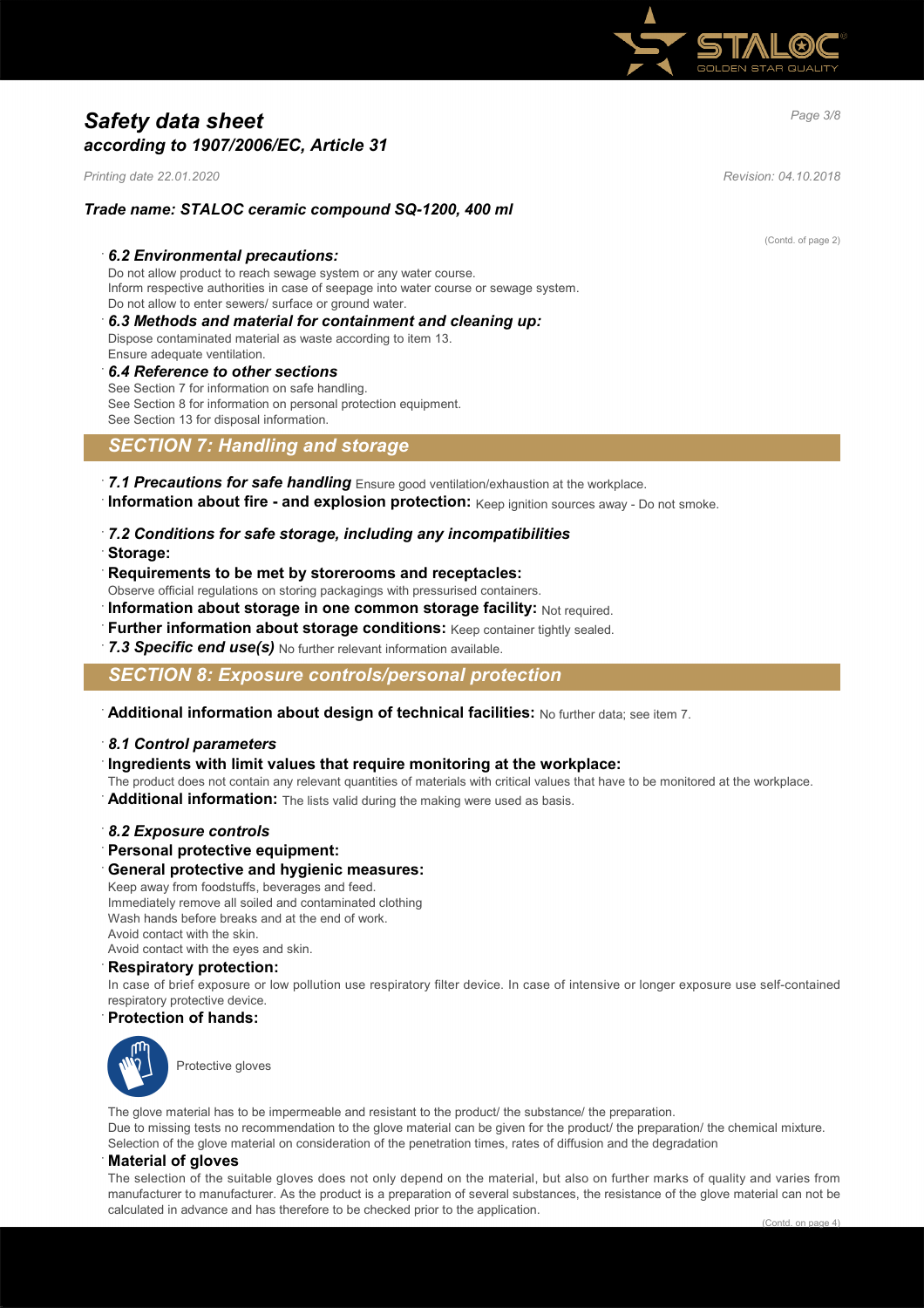

# *Page 4/8 Safety data sheet according to 1907/2006/EC, Article 31*

*Printing date 22.01.2020 Revision: 04.10.2018*

## *Trade name: STALOC ceramic compound SQ-1200, 400 ml*

· **Penetration time of glove material** The exact break through time has to be found out by the manufacturer of the protective gloves and has to be observed.

**Eye protection: Not required.** 

# *SECTION 9: Physical and chemical properties* · *9.1 Information on basic physical and chemical properties* · **General Information** · **Appearance: Form:** Aerosol **Colour:** White <sup>2</sup> Odour: Solvent-like **Odour threshold:** Not determined. **pH-value:** Not determined · **Change in condition Melting point/freezing point:** Undetermined. **Initial boiling point and boiling range: Not applicable, as aerosol. Flash point:** Not applicable, as aerosol. **Flammability (solid, gas):** Not applicable. **ignition temperature:** 365 °C **Decomposition temperature:** Not determined. Auto-ignition temperature: Product is not selfigniting. **Explosive properties:** Not determined. · **Explosion limits: Lower:** 1.2 Vol % **Upper:** 15 Vol % **Vapour pressure at 20 °C:** 3,800 hPa **Density at 20 °C:** 0.8 g/cm<sup>3</sup> **Relative density Not determined.** Not determined. **Vapour density** Not determined. **Evaporation rate** Not applicable. · **Solubility in / Miscibility with water:**  $\blacksquare$  Not miscible or difficult to mix. · **Partition coefficient: n-octanol/water:** Not determined. · **Viscosity: Dynamic:** Not determined. **Kinematic:** Not determined. · **Solvent content: Organic solvents:** 58.0 % **Solids content:** 40.0 % **9.2 Other information** No further relevant information available.

(Contd. of page 3)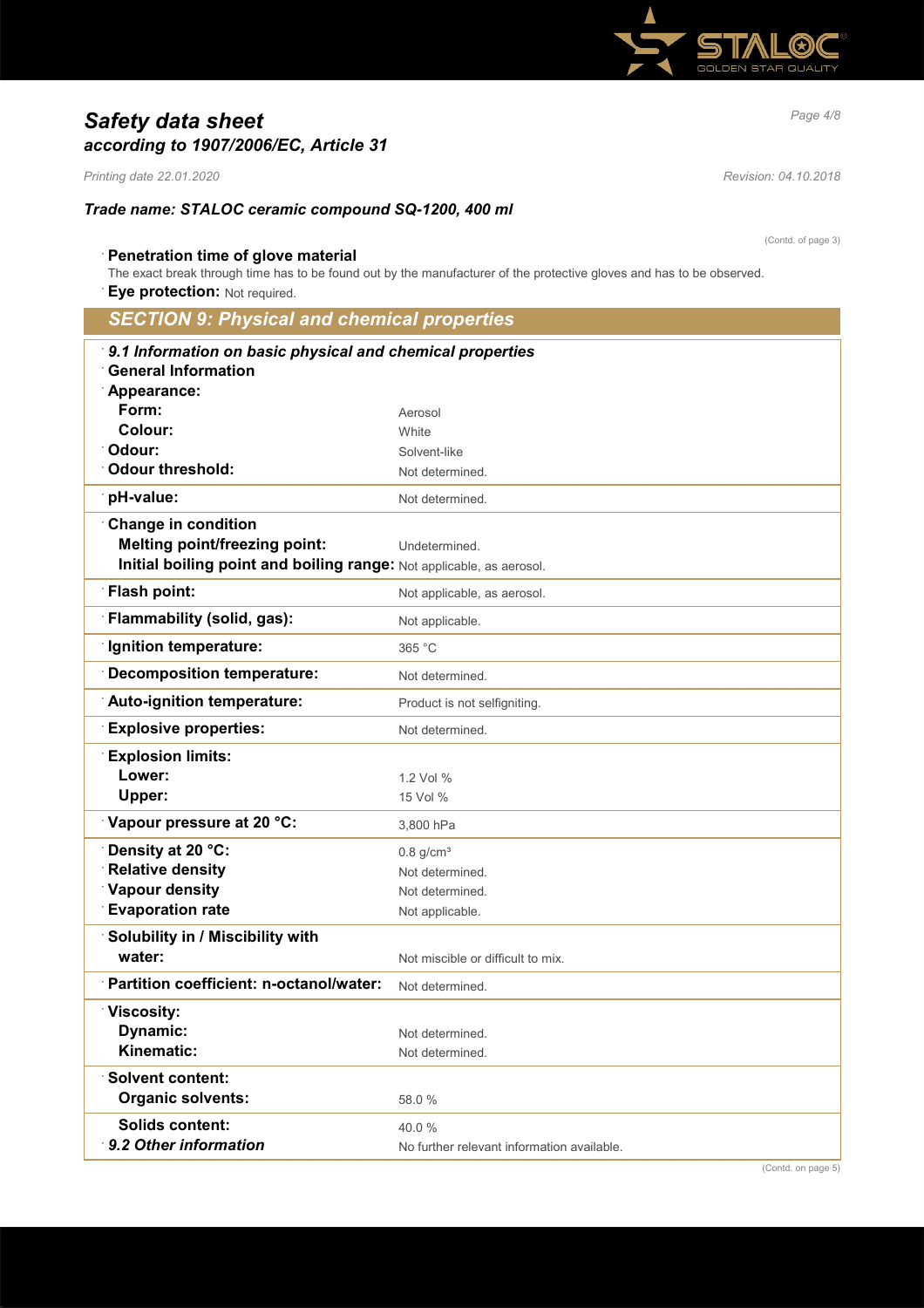

# *Page 5/8 Safety data sheet according to 1907/2006/EC, Article 31*

*Printing date 22.01.2020 Revision: 04.10.2018*

## *Trade name: STALOC ceramic compound SQ-1200, 400 ml*

(Contd. of page 4)

# *SECTION 10: Stability and reactivity*

- · *10.1 Reactivity* No further relevant information available.
- · *10.2 Chemical stability*
- · **Thermal decomposition / conditions to be avoided:** No decomposition if used according to specifications.
- · *10.3 Possibility of hazardous reactions* No dangerous reactions known.
- · *10.4 Conditions to avoid* No further relevant information available.
- · *10.5 Incompatible materials:* No further relevant information available.
- · *10.6 Hazardous decomposition products:* No dangerous decomposition products known.

## *SECTION 11: Toxicological information*

### · *11.1 Information on toxicological effects*

· **Acute toxicity** Based on available data, the classification criteria are not met.

### · **LD/LC50 values relevant for classification:**

**106-97-8 butane, pure**

Inhalative LC50/4 h 658 mg/l (rat)

#### · **Primary irritant effect:**

- **Skin corrosion/irritation**
- Causes skin irritation.
- **Serious eye damage/irritation** Based on available data, the classification criteria are not met.
- **Respiratory or skin sensitisation** Based on available data, the classification criteria are not met.
- · **CMR effects (carcinogenity, mutagenicity and toxicity for reproduction)**
- **Germ cell mutagenicity** Based on available data, the classification criteria are not met.
- · **Carcinogenicity** Based on available data, the classification criteria are not met.
- **Reproductive toxicity** Based on available data, the classification criteria are not met.
- · **STOT-single exposure**

May cause drowsiness or dizziness.

- **STOT-repeated exposure** Based on available data, the classification criteria are not met.
- · **Aspiration hazard**

May be fatal if swallowed and enters airways.

## *SECTION 12: Ecological information*

## · *12.1 Toxicity*

- · **Aquatic toxicity:** No further relevant information available.
- · *12.2 Persistence and degradability* No further relevant information available.
- · *12.3 Bioaccumulative potential* No further relevant information available.
- · *12.4 Mobility in soil* No further relevant information available.
- · **Ecotoxical effects:**
- **Remark:** Harmful to fish

#### · **Additional ecological information:**

· **General notes:**

Water hazard class 1 (German Regulation) (Self-assessment): slightly hazardous for water

Do not allow undiluted product or large quantities of it to reach ground water, water course or sewage system.

Harmful to aquatic organisms

# · *12.5 Results of PBT and vPvB assessment*

- · **PBT:** Not applicable.
- · **vPvB:** Not applicable.
- · *12.6 Other adverse effects* No further relevant information available.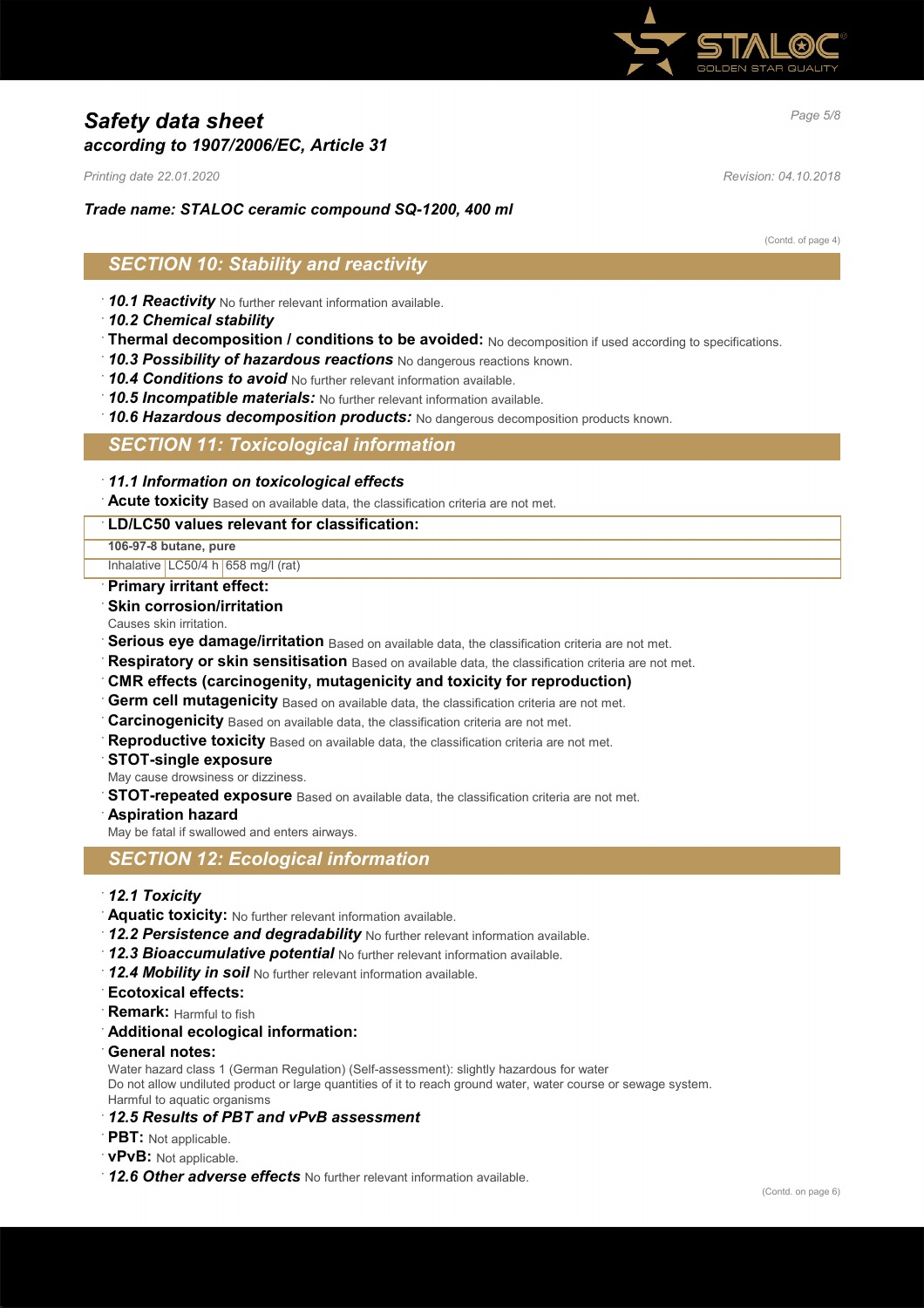

# *Page 6/8 Safety data sheet according to 1907/2006/EC, Article 31*

*Printing date 22.01.2020 Revision: 04.10.2018*

*Trade name: STALOC ceramic compound SQ-1200, 400 ml*

(Contd. of page 5)

# *SECTION 13: Disposal considerations*

### · *13.1 Waste treatment methods*

· **Recommendation** Must not be disposed together with household garbage. Do not allow product to reach sewage system.

#### · **Uncleaned packaging:**

· **Recommendation:** Disposal must be made according to official regulations.

| <b>SECTION 14: Transport information</b>                                                                |                                                                                                       |  |
|---------------------------------------------------------------------------------------------------------|-------------------------------------------------------------------------------------------------------|--|
| 14.1 UN-Number<br><b>ADR, IMDG, IATA</b>                                                                | <b>UN1950</b>                                                                                         |  |
| 14.2 UN proper shipping name<br><b>ADR</b><br><b>IMDG</b><br><b>NTAL</b>                                | 1950 AEROSOLS<br><b>AEROSOLS</b><br>AEROSOLS, flammable                                               |  |
| 14.3 Transport hazard class(es)<br><b>ADR</b><br><b>Class</b><br>Label                                  | 2 5F Gases.<br>2.1                                                                                    |  |
| <b>IMDG, IATA</b><br><b>Class</b><br>Label                                                              | 2.1<br>2.1                                                                                            |  |
| 14.4 Packing group<br><b>ADR, IMDG, IATA</b>                                                            | not regulated                                                                                         |  |
| 14.5 Environmental hazards:                                                                             | Not applicable.                                                                                       |  |
| 14.6 Special precautions for user<br>Danger code (Kemler):<br><b>EMS Number:</b><br><b>Stowage Code</b> | Warning: Gases.<br>$F-D, S-U$<br>SW1 Protected from sources of heat.<br>SW2 Clear of living quarters. |  |

(Contd. on page 7)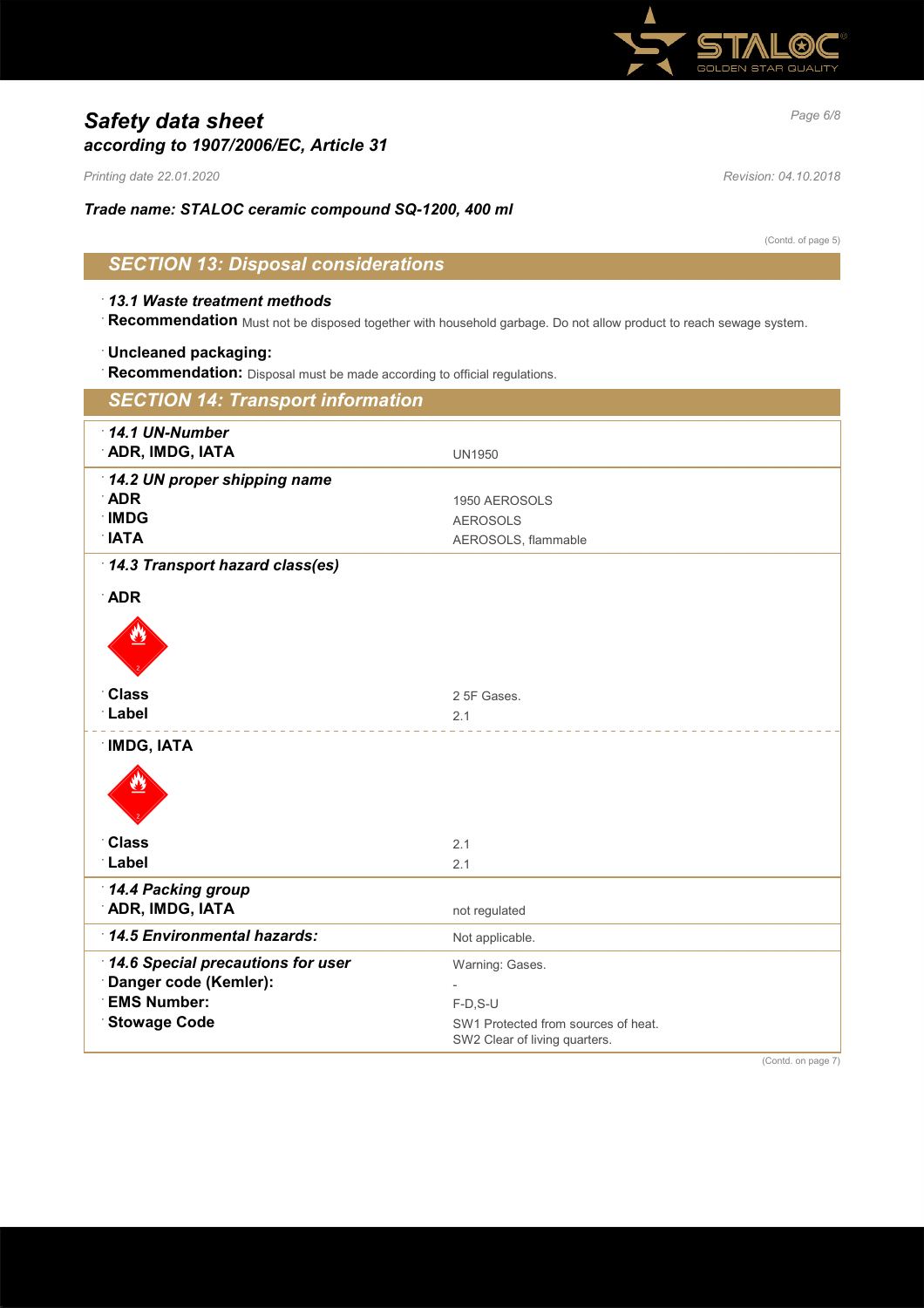

# *Page 7/8 Safety data sheet according to 1907/2006/EC, Article 31*

*Printing date 22.01.2020 Revision: 04.10.2018*

# *Trade name: STALOC ceramic compound SQ-1200, 400 ml*

(Contd. of page 6) **Segregation Code SG69 For AEROSOLS with a maximum capacity of 1 litre:** Segregation as for class 9. Stow "separated from" class 1 except for division 1.4. For AEROSOLS with a capacity above 1 litre: Segregation as for the appropriate subdivision of class 2. For WASTE AEROSOLS: Segregation as for the appropriate subdivision of class 2. · *14.7 Transport in bulk according to Annex II of Marpol and the IBC Code* Not applicable. · **Transport/Additional information:** · **ADR Example 2 Indianally 2 Inches (LQ)** 1 **Limited quantities (LQ)** 1L **Excepted quantities (EQ)** Code: E0 Not permitted as Excepted Quantity · **Transport category** 2 · **Tunnel restriction code** D · **IMDG Example 2 Indianally 2 Inches (LQ)** 1 **C** 1 **Inches** 1 **C** 1 **Excepted quantities (EQ)** Code: E0 Not permitted as Excepted Quantity **UN "Model Regulation":** UN 1950 AEROSOLS, 2.1

*SECTION 15: Regulatory information*

· *15.1 Safety, health and environmental regulations/legislation specific for the substance or mixture*

- · **Directive 2012/18/EU**
- **Named dangerous substances ANNEX I** None of the ingredients is listed.
- **Seveso category** P3a FLAMMABLE AEROSOLS
- · **Qualifying quantity (tonnes) for the application of lower-tier requirements** 150 t
- · **Qualifying quantity (tonnes) for the application of upper-tier requirements** 500 t
- **REGULATION (EC) No 1907/2006 ANNEX XVII** Conditions of restriction: 3
- 15.2 Chemical safety assessment: A Chemical Safety Assessment has not been carried out.

## *SECTION 16: Other information*

This information is based on our present knowledge. However, this shall not constitute a guarantee for any specific product features and shall not establish a legally valid contractual relationship.

## · **Relevant phrases**

- H220 Extremely flammable gas.
- H225 Highly flammable liquid and vapour.
- H280 Contains gas under pressure; may explode if heated.
- H304 May be fatal if swallowed and enters airways.
- H315 Causes skin irritation.
- H336 May cause drowsiness or dizziness. H411 Toxic to aquatic life with long lasting effects.
- 
- **Department issuing SDS: Product safety department**
- · **Contact:** Hr Stankovsky

#### · **Abbreviations and acronyms:**

ADR: Accord européen sur le transport des marchandises dangereuses par Route (European Agreement concerning the International Carriage of Dangerous Goods by Road) IMDG: International Maritime Code for Dangerous Goods